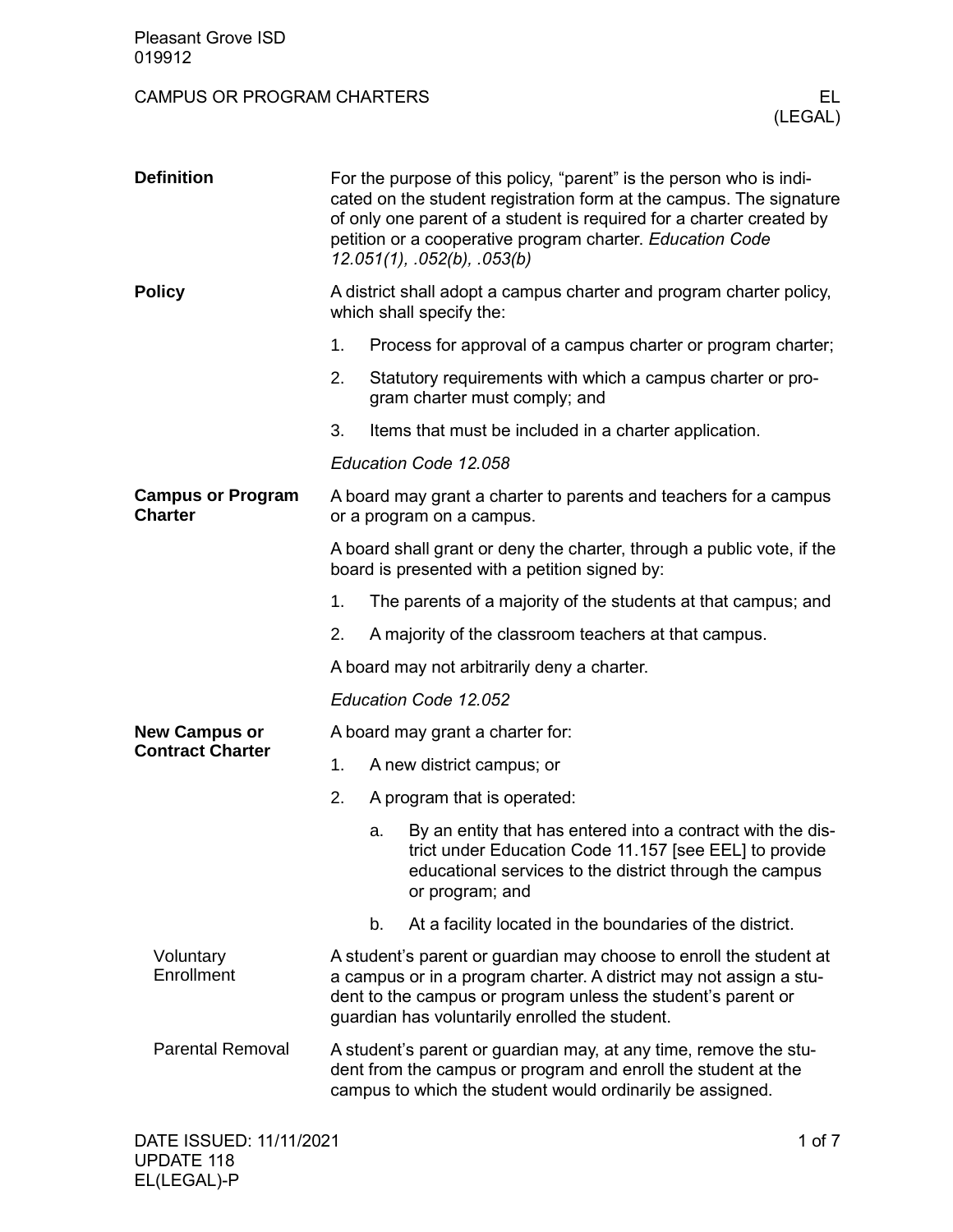| <b>Pleasant Grove ISD</b><br>019912         |                                                                                                                                                                                                                                                                         |                                                                                                                                                                                                                                                                                                                                                                                                                                                                                                                                                                                                                               |  |
|---------------------------------------------|-------------------------------------------------------------------------------------------------------------------------------------------------------------------------------------------------------------------------------------------------------------------------|-------------------------------------------------------------------------------------------------------------------------------------------------------------------------------------------------------------------------------------------------------------------------------------------------------------------------------------------------------------------------------------------------------------------------------------------------------------------------------------------------------------------------------------------------------------------------------------------------------------------------------|--|
| <b>CAMPUS OR PROGRAM CHARTERS</b>           |                                                                                                                                                                                                                                                                         | EL.<br>(LEGAL)                                                                                                                                                                                                                                                                                                                                                                                                                                                                                                                                                                                                                |  |
| Teacher<br>Assignment                       |                                                                                                                                                                                                                                                                         | A district may not assign to the campus or program a teacher who<br>has signed a written statement that the teacher does not agree to<br>that assignment.                                                                                                                                                                                                                                                                                                                                                                                                                                                                     |  |
|                                             |                                                                                                                                                                                                                                                                         | Education Code 12.0521                                                                                                                                                                                                                                                                                                                                                                                                                                                                                                                                                                                                        |  |
| <b>Contract Charter</b><br>Funding          |                                                                                                                                                                                                                                                                         | Beginning with the 2019–20 school year, a district is eligible to re-<br>ceive funding under Education Code 48.252 on the renewal of a<br>contract. A district under contract with an open-enrollment charter<br>school to jointly operate a campus or campus program during the<br>2017–18 school year and under any renewal of that contract during<br>the 2018–19 school year is eligible to receive funding under former<br>Education Code 42.2511 for each student or the portion of each<br>student's school day under the direction of the open-enrollment<br>charter school. Education Code 11.157(b); 19 TAC 61.1010 |  |
| <b>District Charter</b>                     | A board may grant a district charter to a campus.                                                                                                                                                                                                                       |                                                                                                                                                                                                                                                                                                                                                                                                                                                                                                                                                                                                                               |  |
| <b>Enrollment Limit</b>                     |                                                                                                                                                                                                                                                                         | A district charter may be granted only to one or more campuses<br>serving in total a percentage of the district's student enrollment<br>equal to not more than 15 percent of the district's student enroll-<br>ment for the preceding school year.                                                                                                                                                                                                                                                                                                                                                                            |  |
| Exception                                   |                                                                                                                                                                                                                                                                         | The percentage limit may not prevent a district from granting a dis-<br>trict charter to at least one feeder pattern of schools, including an<br>elementary, middle or junior high, and high school.                                                                                                                                                                                                                                                                                                                                                                                                                          |  |
|                                             |                                                                                                                                                                                                                                                                         | A district charter may be granted to any campus that has received<br>the lowest performance rating under Subchapter C, Chapter 39,<br><b>Education Code.</b>                                                                                                                                                                                                                                                                                                                                                                                                                                                                  |  |
| Open-Enrollment<br><b>Charter School</b>    | Subchapter D, Chapter 39, Education Code (open-enrollment char-<br>ter schools) applies to a campus granted a district charter as<br>though the campus were granted a charter under that subchapter,<br>and the campus is considered an open-enrollment charter school. |                                                                                                                                                                                                                                                                                                                                                                                                                                                                                                                                                                                                                               |  |
|                                             |                                                                                                                                                                                                                                                                         | A district charter is not considered for purposes of the limit on the<br>number of charters for open-enrollment charter schools imposed<br>by Education Code 12.101.                                                                                                                                                                                                                                                                                                                                                                                                                                                          |  |
|                                             |                                                                                                                                                                                                                                                                         | Education Code 12.0522                                                                                                                                                                                                                                                                                                                                                                                                                                                                                                                                                                                                        |  |
| <b>Cooperative Campus</b><br><b>Charter</b> | A board may grant a charter to parents and teachers at two or<br>more campuses in the district for a cooperative charter program if<br>the board is presented with a petition signed by:                                                                                |                                                                                                                                                                                                                                                                                                                                                                                                                                                                                                                                                                                                                               |  |
|                                             | 1.                                                                                                                                                                                                                                                                      | The parents of a majority of the students at each school; and                                                                                                                                                                                                                                                                                                                                                                                                                                                                                                                                                                 |  |
|                                             | 2.                                                                                                                                                                                                                                                                      | A majority of the classroom teachers at each school.                                                                                                                                                                                                                                                                                                                                                                                                                                                                                                                                                                          |  |
|                                             |                                                                                                                                                                                                                                                                         | Education Code 12.053                                                                                                                                                                                                                                                                                                                                                                                                                                                                                                                                                                                                         |  |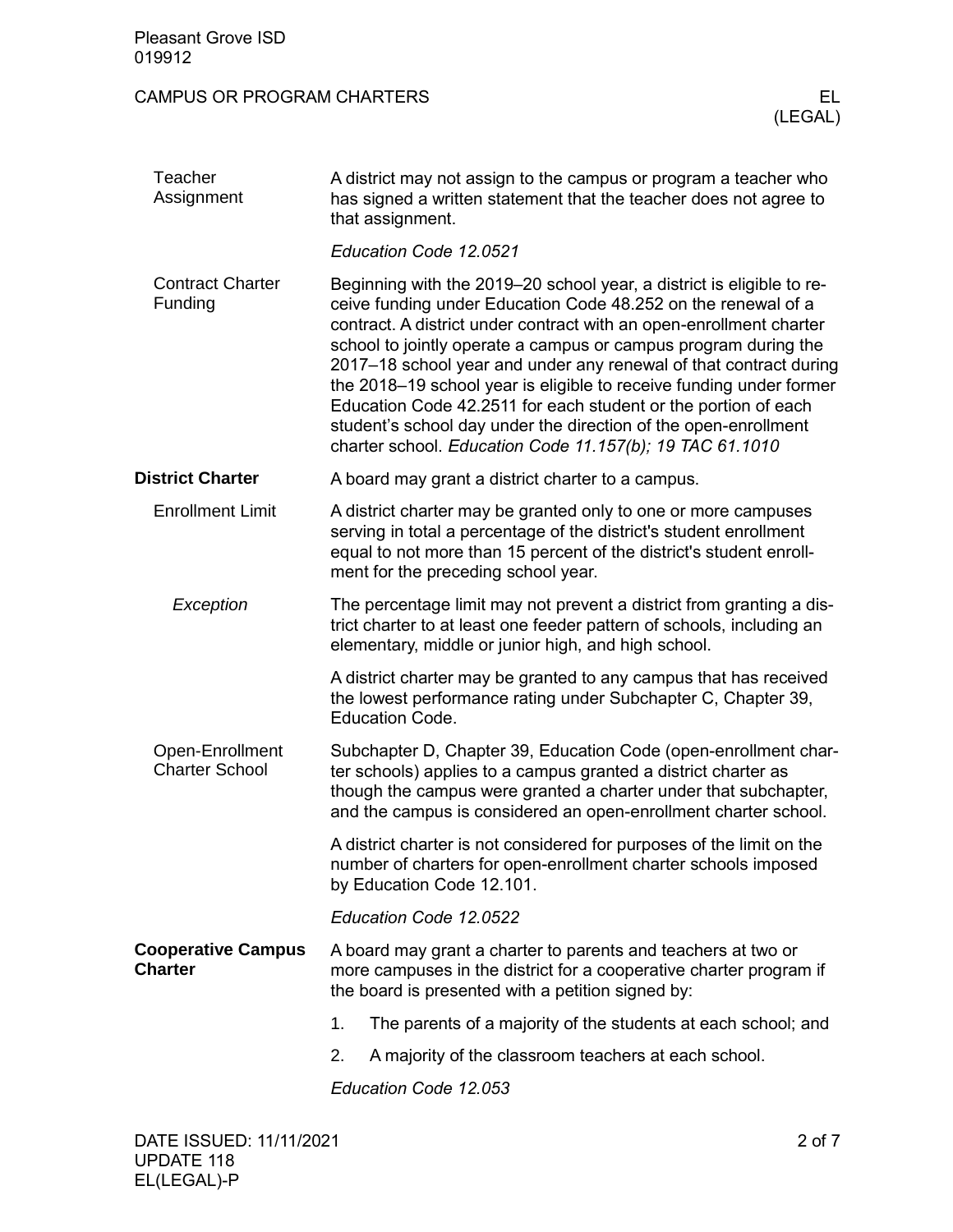| <b>Pleasant Grove ISD</b><br>019912   |                                                                                                                                                                                                                                                                                                                                                                                                                                                                                                                                                                        |
|---------------------------------------|------------------------------------------------------------------------------------------------------------------------------------------------------------------------------------------------------------------------------------------------------------------------------------------------------------------------------------------------------------------------------------------------------------------------------------------------------------------------------------------------------------------------------------------------------------------------|
| <b>CAMPUS OR PROGRAM CHARTERS</b>     | EL.<br>(LEGAL)                                                                                                                                                                                                                                                                                                                                                                                                                                                                                                                                                         |
| <b>Performance</b><br><b>Contract</b> | A board that grants a charter shall enter into a performance con-<br>tract with the principal or equivalent chief operating officer of the<br>campus or program. The performance contract must specify en-<br>hanced authority granted to the principal or equivalent officer in or-<br>der to achieve the academic goals that must be met by campus or<br>program students.                                                                                                                                                                                           |
| <b>Duration of Charter</b>            | A charter granted by the board expires ten years from the date the<br>charter is granted unless the specified goals are substantially met,<br>as determined by the board.                                                                                                                                                                                                                                                                                                                                                                                              |
|                                       | Education Code 12.0531                                                                                                                                                                                                                                                                                                                                                                                                                                                                                                                                                 |
| Neighborhood<br><b>School</b>         | A board may determine that a campus granted a charter will be a<br>neighborhood school.                                                                                                                                                                                                                                                                                                                                                                                                                                                                                |
|                                       | The principal or equivalent chief operating officer of a neighbor-<br>hood school shall manage the funding provided for the school un-<br>der the Education Code and any other funding provided for the<br>school in the manner the principal or other officer determines best<br>meets the needs of the school's students. The district in which the<br>school is located may retain that portion of funding that the district<br>generally withholds from a campus for costs associated with the<br>salary of the superintendent or other district governance.       |
|                                       | The principal or equivalent chief operating officer of a neighbor-<br>hood school may use school funding to purchase from the school<br>district in which the school is located services for the school, in-<br>cluding bus service, facilities maintenance services, and other ser-<br>vices generally provided by a school district to district campuses.<br>The school shall pay for each service an amount that reflects the<br>actual cost to the district of providing the service for the number of<br>the school's students for which the service is provided. |
|                                       | Education Code 12.0532                                                                                                                                                                                                                                                                                                                                                                                                                                                                                                                                                 |
| <b>Student Eligibility</b>            | Eligibility criteria for admission of students to the charter campus or<br>program must give priority on the basis of geographic and resi-<br>dency considerations. After priority is given on those bases, sec-<br>ondary consideration may be given to a student's age, grade level,<br>or academic credentials, in general or in a specific area, as neces-<br>sary for the type of program offered.                                                                                                                                                                |
|                                       | The campus or program may require an applicant to submit an ap-<br>plication not later than a reasonable deadline the campus or pro-<br>gram establishes.                                                                                                                                                                                                                                                                                                                                                                                                              |
|                                       | Education Code 12.065                                                                                                                                                                                                                                                                                                                                                                                                                                                                                                                                                  |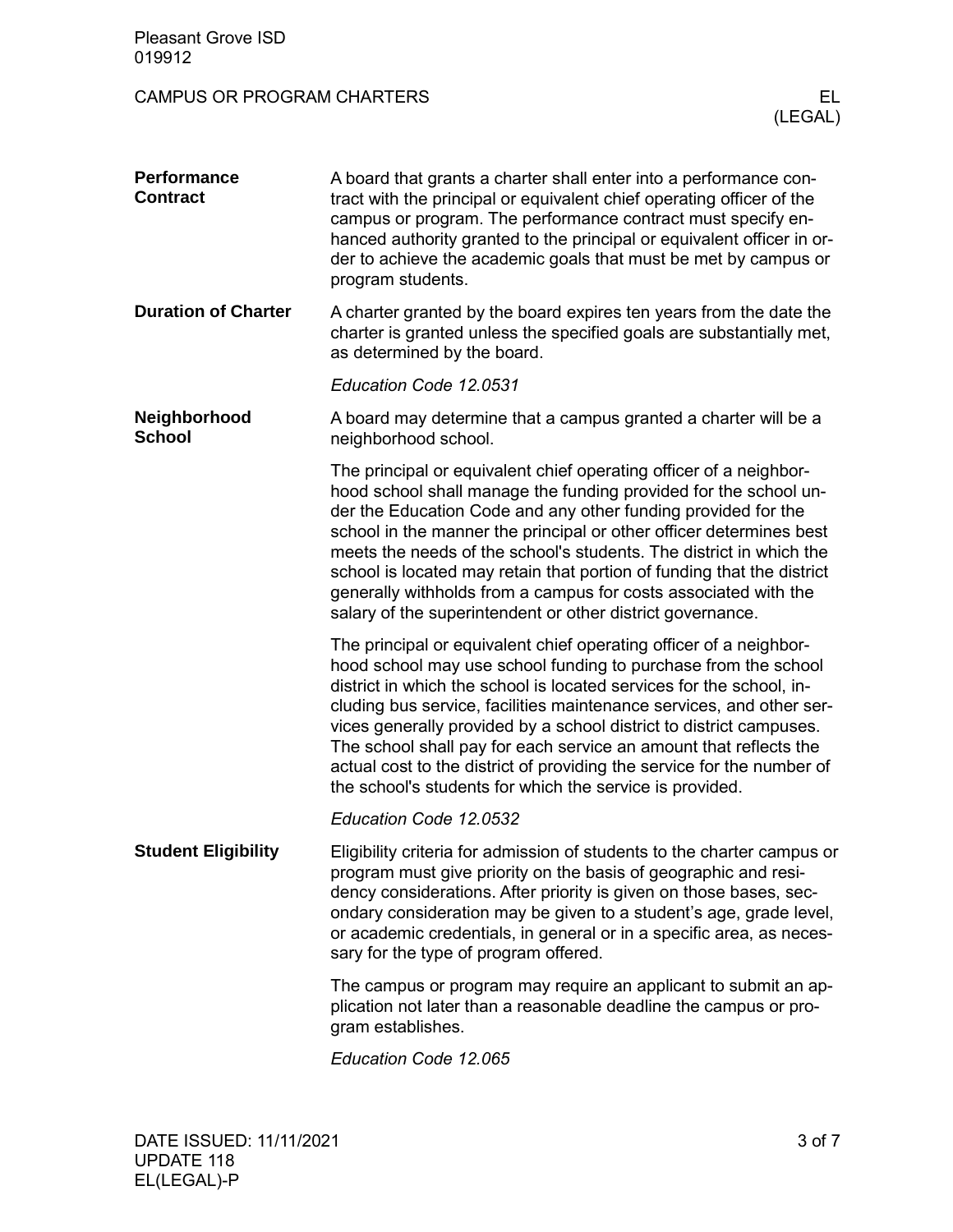| <b>Pleasant Grove ISD</b><br>019912 |                                                                                                                                                                                                                                                                                                                                                                                                               |                                                                                                                                                                                                                                                                                                               |  |
|-------------------------------------|---------------------------------------------------------------------------------------------------------------------------------------------------------------------------------------------------------------------------------------------------------------------------------------------------------------------------------------------------------------------------------------------------------------|---------------------------------------------------------------------------------------------------------------------------------------------------------------------------------------------------------------------------------------------------------------------------------------------------------------|--|
| <b>CAMPUS OR PROGRAM CHARTERS</b>   |                                                                                                                                                                                                                                                                                                                                                                                                               | EL.<br>(LEGAL)                                                                                                                                                                                                                                                                                                |  |
| <b>Exemption</b>                    | A campus or program for which a charter is granted is exempt from<br>the instructional and academic rules and policies of the board from<br>which the campus or program is specifically exempted in the char-<br>ter and retains the authority to operate under the charter only if stu-<br>dents at the campus or in the program perform satisfactorily as<br>provided by the charter. Education Code 12.054 |                                                                                                                                                                                                                                                                                                               |  |
| <b>Charter Contract</b>             | A charter shall be in the form and substance of a written contract<br>signed by a board president and the chief operating officer of the<br>campus or program for which the charter is granted. Education<br>Code 12.060                                                                                                                                                                                      |                                                                                                                                                                                                                                                                                                               |  |
|                                     |                                                                                                                                                                                                                                                                                                                                                                                                               | Each charter shall:                                                                                                                                                                                                                                                                                           |  |
|                                     | 1.                                                                                                                                                                                                                                                                                                                                                                                                            | Satisfy the requirements governing charter campuses and<br>programs; and                                                                                                                                                                                                                                      |  |
|                                     | 2.                                                                                                                                                                                                                                                                                                                                                                                                            | Include all information required to be in the content of the<br>charter consistent with the information provided in the applica-<br>tion and any modification a board requires.                                                                                                                               |  |
|                                     |                                                                                                                                                                                                                                                                                                                                                                                                               | Education Code 12.061                                                                                                                                                                                                                                                                                         |  |
| <b>Content of Charter</b>           |                                                                                                                                                                                                                                                                                                                                                                                                               | Each charter granted must:                                                                                                                                                                                                                                                                                    |  |
|                                     | 1.                                                                                                                                                                                                                                                                                                                                                                                                            | Describe the educational program to be offered, which may<br>be a general or specialized program;                                                                                                                                                                                                             |  |
|                                     | 2.                                                                                                                                                                                                                                                                                                                                                                                                            | Provide that continuation of the charter is contingent on satis-<br>factory student performance on state-required assessment in-<br>struments, satisfactory financial performance under state fi-<br>nancial accountability provisions, and on compliance with<br>other applicable accountability provisions; |  |
|                                     | 3.                                                                                                                                                                                                                                                                                                                                                                                                            | Specify any basis, in addition to a basis specified in Education<br>Code Chapter 12, Subchapter C, on which the charter may be<br>revoked;                                                                                                                                                                    |  |
|                                     | 4.                                                                                                                                                                                                                                                                                                                                                                                                            | Prohibit discrimination in admission on the basis of national<br>origin, ethnicity, race, religion, or disability;                                                                                                                                                                                            |  |
|                                     | 5.                                                                                                                                                                                                                                                                                                                                                                                                            | Describe the governing structure of the campus or program;                                                                                                                                                                                                                                                    |  |
|                                     | 6.                                                                                                                                                                                                                                                                                                                                                                                                            | Specify any procedure or requirement, in addition to those un-<br>der Education Code Chapter 38, that the campus or program<br>will follow to ensure the health and safety of students and em-<br>ployees; and                                                                                                |  |
|                                     | 7.                                                                                                                                                                                                                                                                                                                                                                                                            | Describe the manner in which an annual audit of financial and<br>programmatic operations of the campus or program is to be                                                                                                                                                                                    |  |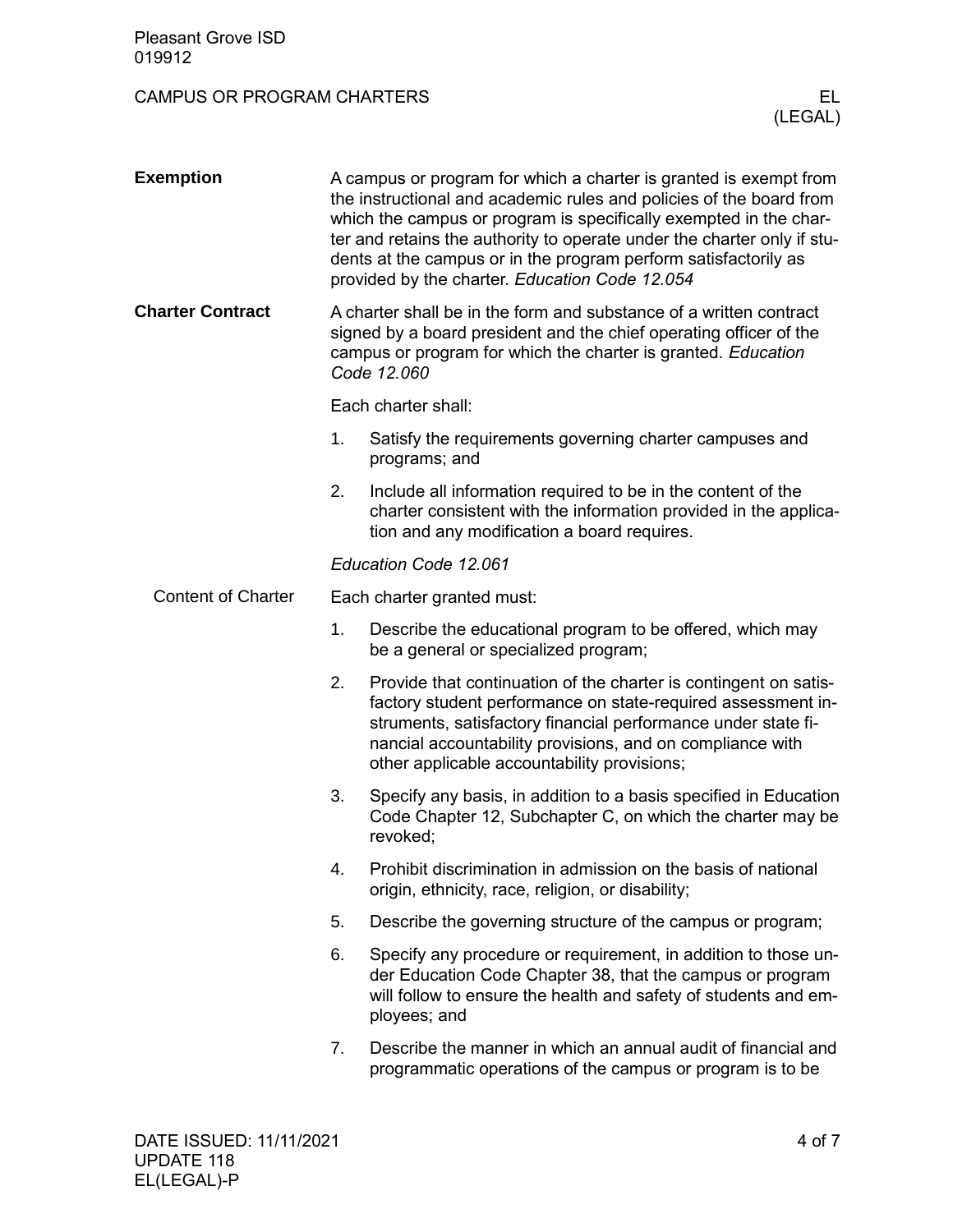## CAMPUS OR PROGRAM CHARTERS ELECTED AND THE RELATIONS OR PROGRAM CHARTERS

|                                                  |                                                                                            |                                                                                                                                                                                                                                                             | conducted, including the manner in which the campus or pro-<br>gram will provide information necessary for the district in<br>which it is located to participate in PEIMS.                                                                                                                                          |        |  |  |
|--------------------------------------------------|--------------------------------------------------------------------------------------------|-------------------------------------------------------------------------------------------------------------------------------------------------------------------------------------------------------------------------------------------------------------|---------------------------------------------------------------------------------------------------------------------------------------------------------------------------------------------------------------------------------------------------------------------------------------------------------------------|--------|--|--|
|                                                  |                                                                                            |                                                                                                                                                                                                                                                             | Education Code 12.059                                                                                                                                                                                                                                                                                               |        |  |  |
| Revision                                         |                                                                                            | A charter created by petition or a cooperative charter program may<br>be revised with board approval and on a petition signed by a ma-<br>jority of the parents and a majority of the classroom teachers at the<br>campus or in the program, as applicable. |                                                                                                                                                                                                                                                                                                                     |        |  |  |
|                                                  |                                                                                            |                                                                                                                                                                                                                                                             | A charter created without a petition may be revised with the ap-<br>proval of the board of trustees that granted the charter. The charter<br>may be revised only before the first day of instruction or after the fi-<br>nal day of instruction of a school year.                                                   |        |  |  |
|                                                  |                                                                                            |                                                                                                                                                                                                                                                             | Education Code 12.062                                                                                                                                                                                                                                                                                               |        |  |  |
| <b>Failure to Discharge</b><br>or Refuse to Hire |                                                                                            |                                                                                                                                                                                                                                                             | A charter campus or program commits a material violation of its<br>charter if the campus or program fails to comply with the duty to<br>discharge or refuse to hire certain employees or applicants for em-<br>ployment under Education Codes 12.1059, 22.085, or 22.092. Edu-<br>cation Code 12.0631               |        |  |  |
| <b>Applicability of Laws</b>                     |                                                                                            |                                                                                                                                                                                                                                                             | A charter campus or program is subject to federal and state laws<br>and rules governing public schools, except that the charter campus<br>or program is subject to the Education Code and rules adopted<br>thereunder only to the extent that the code or rule specifically pro-<br>vides. Education Code 12.055(a) |        |  |  |
| <b>Education Code</b>                            | A charter campus or program has the powers granted to schools<br>under the Education Code. |                                                                                                                                                                                                                                                             |                                                                                                                                                                                                                                                                                                                     |        |  |  |
|                                                  |                                                                                            | A charter campus or program is subject to:                                                                                                                                                                                                                  |                                                                                                                                                                                                                                                                                                                     |        |  |  |
|                                                  | 1.                                                                                         | fenses;                                                                                                                                                                                                                                                     | Provisions of the Education Code establishing criminal of-                                                                                                                                                                                                                                                          |        |  |  |
|                                                  | 2.                                                                                         | to:                                                                                                                                                                                                                                                         | Prohibitions, restrictions, or requirements of the Education<br>Code, or a rule adopted under the Education Code, relating                                                                                                                                                                                          |        |  |  |
|                                                  |                                                                                            | a.                                                                                                                                                                                                                                                          | PEIMS, to the extent necessary to monitor compliance,<br>as determined by the commissioner;                                                                                                                                                                                                                         |        |  |  |
|                                                  |                                                                                            | b.                                                                                                                                                                                                                                                          | Criminal history records under Subchapter C, Chapter<br>22;                                                                                                                                                                                                                                                         |        |  |  |
|                                                  |                                                                                            | c.                                                                                                                                                                                                                                                          | High school graduation under Section 28.025;                                                                                                                                                                                                                                                                        |        |  |  |
|                                                  |                                                                                            | d.                                                                                                                                                                                                                                                          | Special education programs under Subchapter A, Chap-<br>ter 29;                                                                                                                                                                                                                                                     |        |  |  |
| DATE ISSUED: 11/11/2021                          |                                                                                            |                                                                                                                                                                                                                                                             |                                                                                                                                                                                                                                                                                                                     | 5 of 7 |  |  |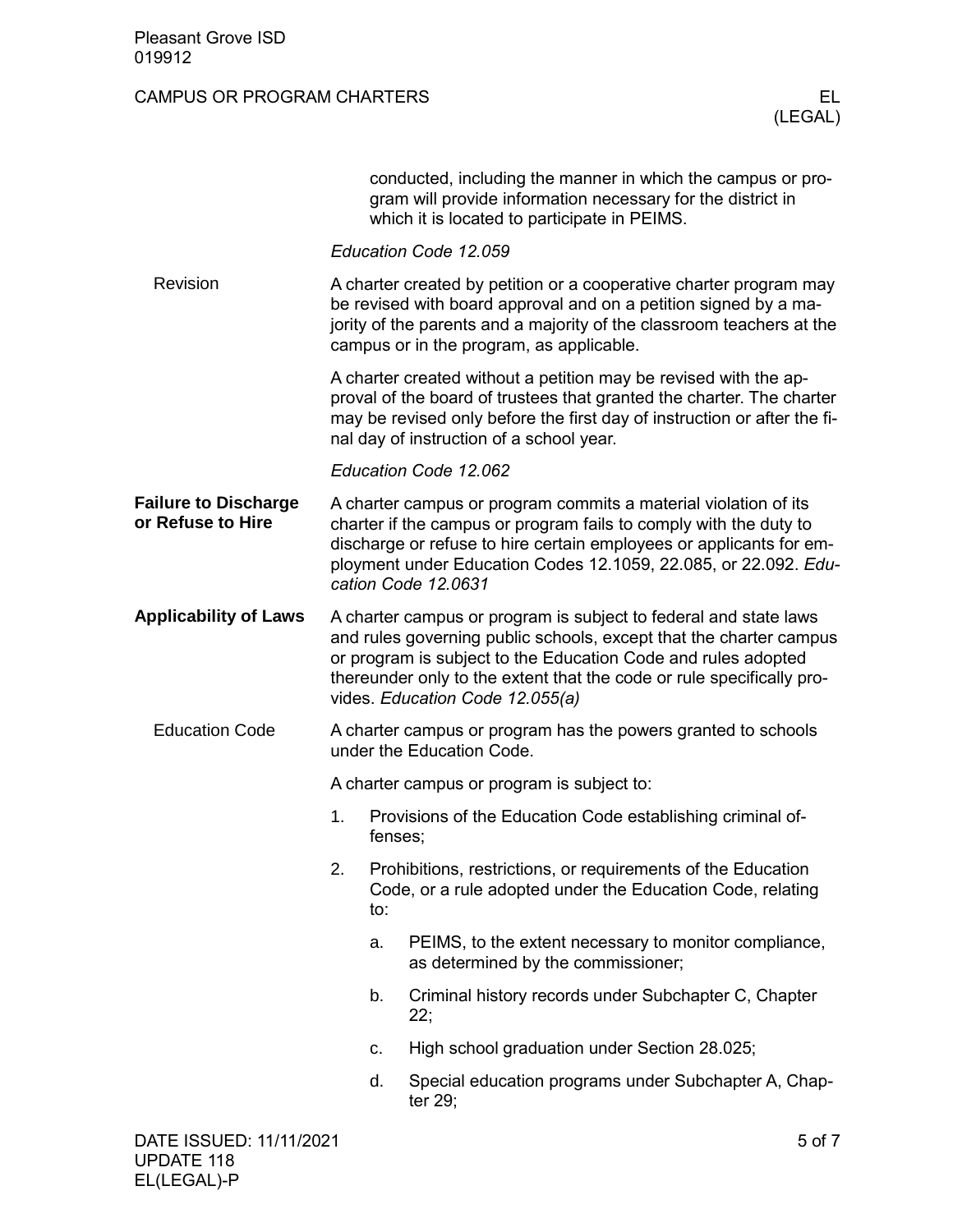## CAMPUS OR PROGRAM CHARTERS ELECTRIC METAL CONTROL CAMPUS OR PROGRAM CHARTERS

| е. | Bilingual education under Subchapter B, Chapter 29; |  |
|----|-----------------------------------------------------|--|
|    |                                                     |  |

- f. Prekindergarten programs under Subchapter E, Chapter 29, except class size limits for prekindergarten classes imposed under Education Code 25.112 [see EEB], which do not apply;
- g. Extracurricular activities under Section 33.081 (i.e., "no pass-no play");
- h. Health and safety under Chapter 38 (including immunizations, dyslexia and related disorders, child abuse reporting, protective eye devices, tobacco and alcohol use, steroid use, access to medical records, and referrals to outside counselors);
- i. The provisions of Subchapter A, Chapter 39;
- j. Public school accountability and special investigations under Subchapters A, B, C, D, F, and J, Chapter 39, and Chapter 39A;
- k. The duty to discharge or refuse to hire certain employees or applicants for employment under Education Code 12.1059; and
- l. Parental options to retain a student under Education Code 28.02124. [See EIE]

## *Education Code 12.056*

| Open Meetings and<br><b>Public Information</b><br>Acts | With respect to the operation of a campus or program charter, the<br>governing body of the charter campus or program is considered a<br>governmental body for purposes of Government Code Chapters<br>551 (Open Meetings Act) and 552 (Public Information Act). Educa-<br>tion Code 12.057(a)                                                                                                                                                                                                                                                                                |
|--------------------------------------------------------|------------------------------------------------------------------------------------------------------------------------------------------------------------------------------------------------------------------------------------------------------------------------------------------------------------------------------------------------------------------------------------------------------------------------------------------------------------------------------------------------------------------------------------------------------------------------------|
| <b>Teacher Retirement</b><br>System                    | A district may contract with another district or an open-enrollment<br>charter holder for services at a campus charter. An employee of the<br>district or open-enrollment charter holder providing contracted ser-<br>vices to a campus charter is eligible for membership in and bene-<br>fits from the Teacher Retirement System of Texas (TRS) if the em-<br>ployee would be eligible for membership and benefits if holding the<br>same position at the employing district or open-enrollment charter<br>school operated by the charter holder. Education Code 12.055(b) |
|                                                        | An employee of an independent school district who is employed on<br>a charter campus or program who qualifies for membership in TRS<br>shall be covered under the system in the same manner and to the<br>same extent as a qualified employee of the independent school                                                                                                                                                                                                                                                                                                      |